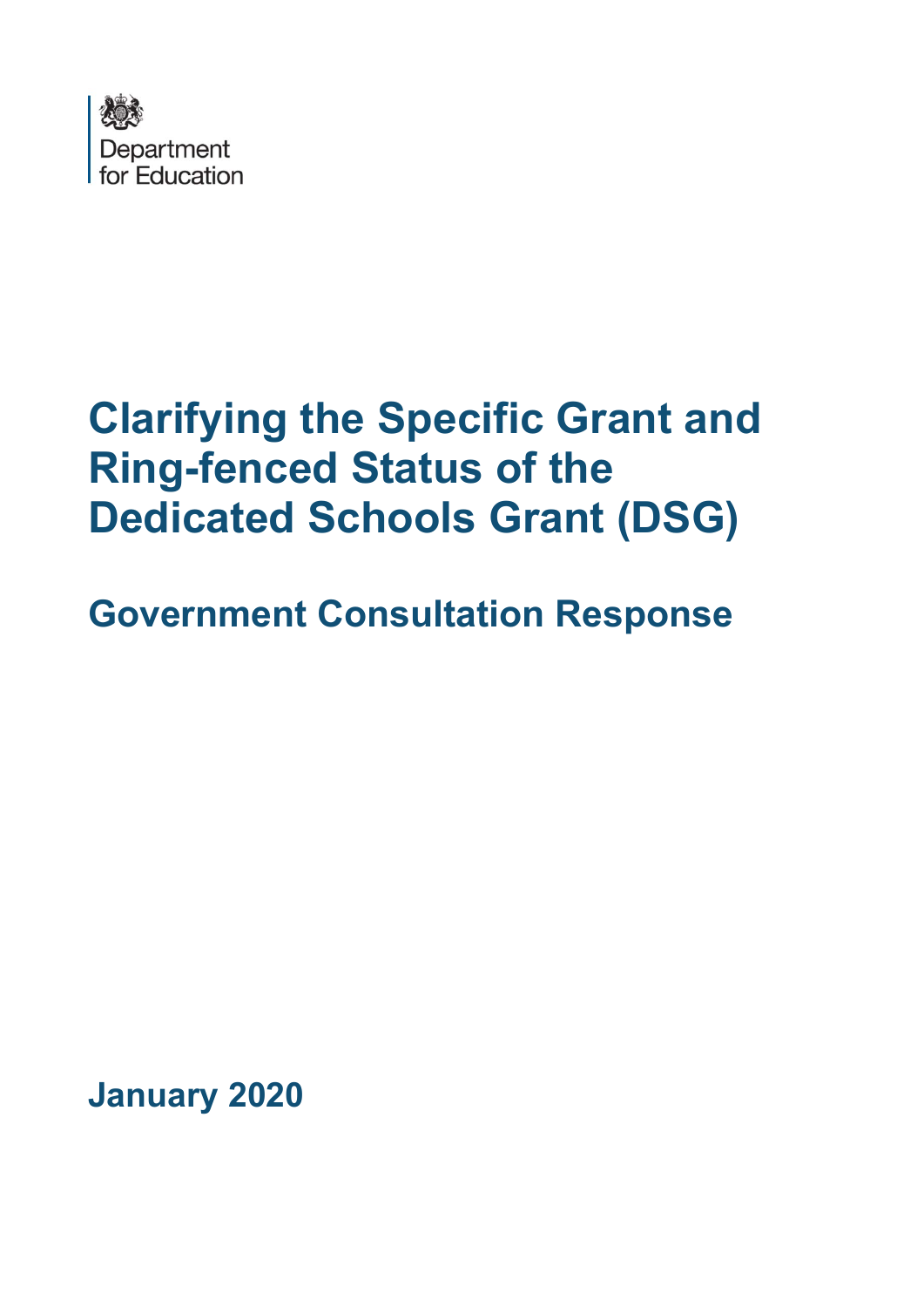## **Contents**

| <b>Introduction</b>                                               | $\mathbf{3}$            |
|-------------------------------------------------------------------|-------------------------|
| Who this was for                                                  | 3                       |
| <b>Consultation period</b>                                        | 3                       |
| <b>About the consultation</b>                                     | $\overline{\mathbf{4}}$ |
| Context                                                           | $\overline{4}$          |
| Proposals                                                         | 5                       |
| Summary of responses received                                     | $\overline{7}$          |
| <b>Question analysis</b>                                          | 8                       |
| Question 1                                                        | 8                       |
| Question 2                                                        | 9                       |
| Question 3                                                        | 10                      |
| <b>Government response</b>                                        | 11                      |
| Statutory backing                                                 | 11                      |
| Clarification of financial support for LAs                        | 12                      |
| Dealing with cashflow problems                                    | 13                      |
| Responses on other points                                         | 13                      |
| Public sector equality duty                                       | 14                      |
| Next steps                                                        | 14                      |
| Annex A: List of organisations that responded to the consultation | 16                      |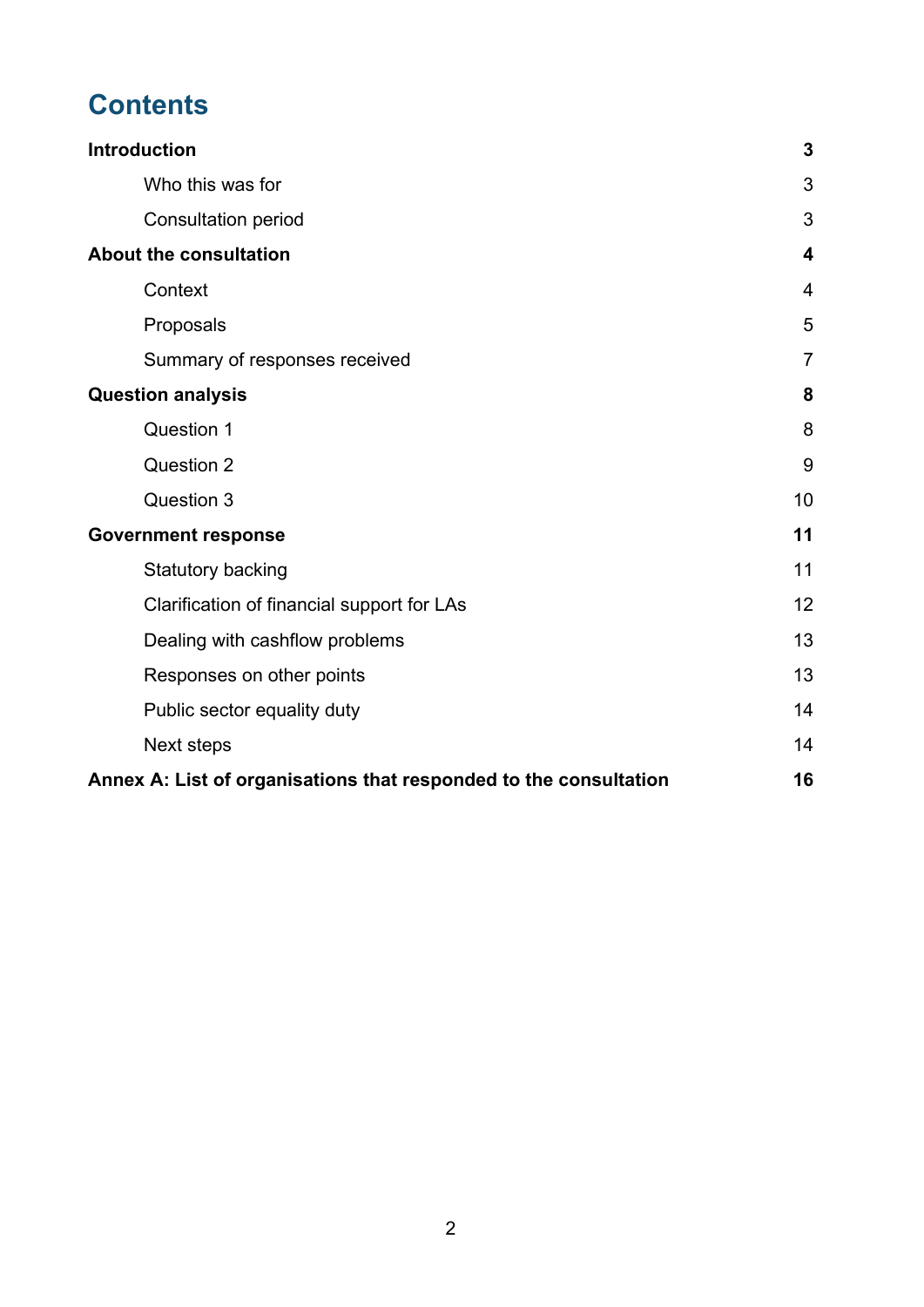### <span id="page-2-0"></span>**Introduction**

The Department for Education consulted on changing the conditions of grant and regulations applying to the Dedicated Schools Grant (DSG), in order to clarify that the DSG is a ring-fenced specific grant separate from the general funding of local authorities, and that any deficit an authority may have on its DSG account is expected to be carried forward to the next year's schools budget and does not require to be covered by the authority's general reserves.

The public consultation exercise sought views on making such changes relating to the DSG and allowed respondents to express comments, views or concerns.

#### <span id="page-2-1"></span>**Who this was for**

The following stakeholders were identified:

- Local Authorities (LAs) in England
- Schools Forums
- Those who audit LAs in England
- Other interested parties

#### <span id="page-2-2"></span>**Consultation period**

The consultation took place from 11 October 2019 to 15 November 2019. It was conducted online using the government's consultation software, or alternatively, respondents were able to email or send a response form.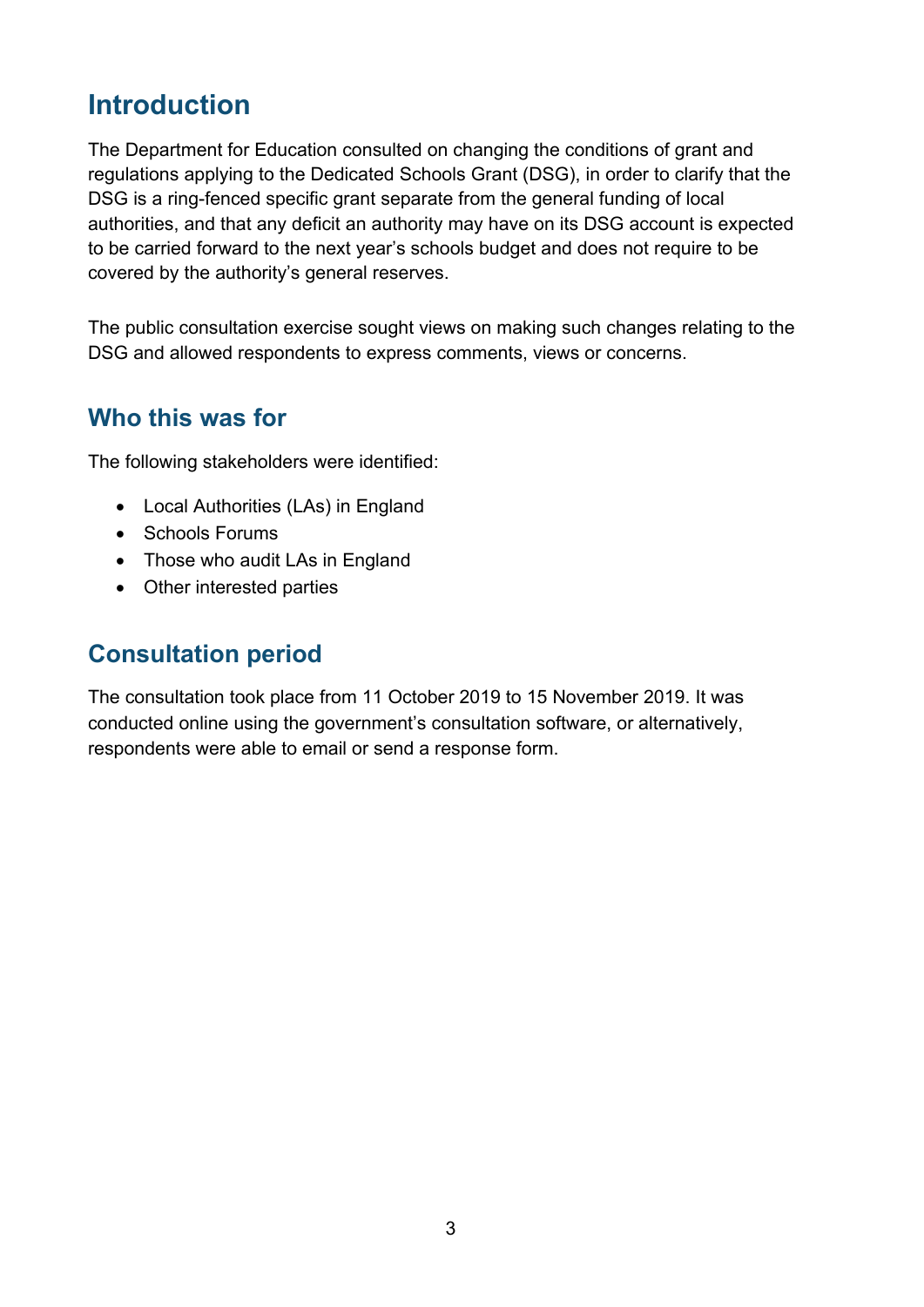## <span id="page-3-0"></span>**About the consultation**

### <span id="page-3-1"></span>**Context**

Since 2006 the Department for Education has funded local authorities for their current expenditure on schools, early years and children and young people with high needs through a specific grant known as the Dedicated Schools Grant (DSG), made under section 14 of the Education Act 2002. This specific grant must be spent on the local authority's Schools Budget, which is defined in regulations (currently the School and Early Years Finance (England) (No 2) Regulations 2018).

At the end of each financial year, a local authority may have underspent or overspent its DSG allocation. The conditions of grant for the DSG provide that any underspend must be carried forward to the next year's Schools Budget. To date, the conditions of grant have provided three options for dealing with an overspend:

- the local authority may decide not to fund any of the overspend from its general resources in the year in question, and to carry forward all the overspend to the schools budget in future years
- the local authority may decide to fund part of the overspend from its general resources in the year in question, and carry forward part to the schools budget in future years
- the local authority may decide to fund all of the overspend from its general resources in the year in question

Carrying forward an overspend to the schools budget in future years requires the consent of the local schools forum, or if that is not forthcoming the authorisation of the Secretary of State. In practice, schools forums have almost always approved the carrying forward of an overspend.

Until the last few years, few local authorities were recording DSG overspends, and those overspends were small. However, pressures on the high needs budget have led to more and larger overspends in recent years. Local authorities' budget data for 2019- 20 recorded that at the end of 2018-19, about half of all authorities experienced an overspend, amounting to over £250m in all, while others were still carrying forward surpluses. The national net position was an overspend of £40m, and authorities were forecasting that there would be a net overspend of £230m at the end of 2019-20.

The Government announced at the end of August 2019 that funding for schools and high needs will rise by £2.6bn for 2020-21, £4.8bn for 2021-22, and £7.1bn for 2022-23, compared to 2019-20. This includes £780m extra for high needs in 2020-21: the division of funding between schools and high needs for 2021-22 and 2022-23 has yet to be determined. This additional funding will help many local authorities to bring their DSG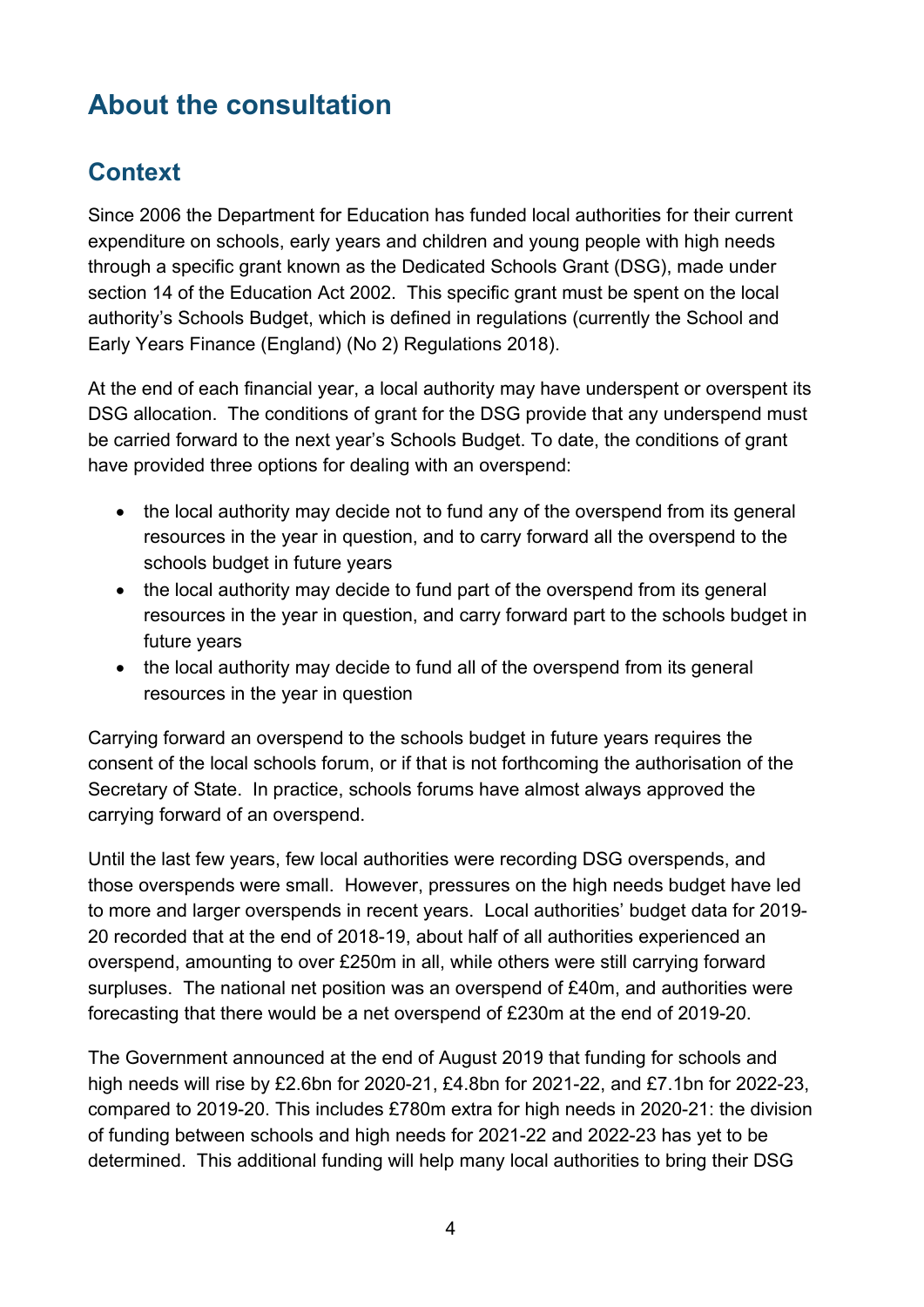accounts into balance, but a number of authorities will already have substantial deficits at the end of 2019-20 and will not be able to recover them immediately.

The DSG is a specific grant, and the conditions of grant make clear that it can only be spent on the Schools Budget, and not on other aspects of local government expenditure. But where there is an overspend on the DSG, local authorities may currently decide to fund that from general resources. This has led some local authority Chief Finance Officers (often referred to as section 151 officers, with reference to section 151 of the Local Government Finance Act 1972) to conclude that if their DSG account is in deficit, they need to be able to cover the deficit from the authority's general reserves. We know that a similar view is held by organisations that audit local authority accounts. Given the size of some authorities' DSG deficits, and the other pressures on authorities' reserves, there is a risk that covering DSG deficits from general funds may lead authorities to make spending reductions in other services that they would not otherwise make.

The Government's intention is that DSG deficits should not be covered from general funds but that over time they should be recovered from DSG income. No timescale has been set for the length of this process.

The Department held discussions with the Chartered Institute of Public Finance and Accountancy (CIPFA) and the Ministry of Housing, Communities and Local Government (MHCLG) about changes that we might make to the DSG conditions of grant and the regulations in order to create certainty that local authorities will not have to pay for DSG deficits out of their general funds. The proposals that we made in the consultation following these discussions are described below, and were intended for implementation from the start of the financial year 2020-21, so that local authorities would take them into account in setting budgets for 2020-21.

### <span id="page-4-0"></span>**Proposals**

We proposed to change the conditions of grant for the DSG with effect from the end of the financial year 2019-20 (ie, any overspend at the end of 2019-20 will fall under the new arrangements). This was therefore expected to inform and affect budget setting processes for 2020-21, as well as the presentation of reserves in the annual accounts for 2019-20. Subject to the outcome of consultation, we proposed that future arrangements for dealing with overspends would be worded as follows:

- the local authority must carry forward the whole of the overspend to the schools budget in future years;
- the local authority may not fund any part of the overspend from its general resources, unless it applies for and receives permission from the Secretary of State to do so.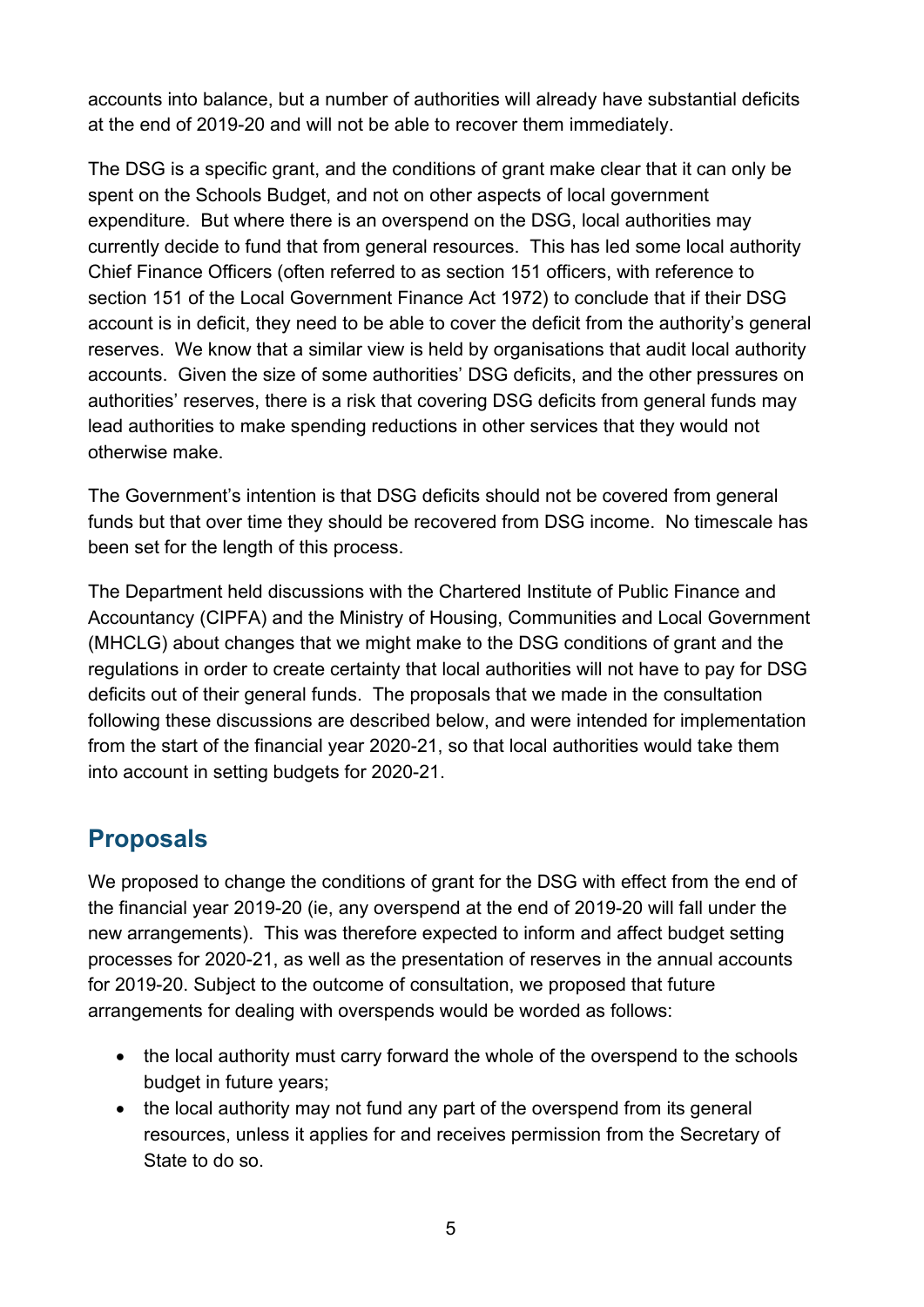The main reason for including the second bullet was that some local authorities have traditionally made small contributions from their general fund to some elements of the schools budget, unconnected to considerations relating to DSG deficits, and we would not wish to prevent this in future.

On this we asked:

**Question 1:** Do you agree that we should change the conditions of grant so that future arrangements for dealing with DSG overspends are worded as follows:

- the local authority must carry forward the whole of the overspend to the schools budget in future years;
- the local authority may not fund any part of the overspend from its general resources, unless it applies for and receives permission from the Secretary of State to do so.

As noted in the context section, carrying forward an overspend to the schools budget in future years currently requires the consent of the local schools forum, or if that is not forthcoming the authorisation of the Secretary of State. This is set out in [regulations](http://www.legislation.gov.uk/uksi/2018/1185/regulation/8/made)  [8\(6\) and 8\(10\) of the School and Early Years Finance \(England\) \(No 2\) Regulations](http://www.legislation.gov.uk/uksi/2018/1185/regulation/8/made)  [2018.](http://www.legislation.gov.uk/uksi/2018/1185/regulation/8/made) If the conditions of grant are changed so that the local authority must carry forward the whole of any DSG overspend to the schools budget in future years, it would no longer make sense to require the schools forum to agree such a carry forward. We therefore proposed to delete regulations 8(6) and 8(10) from the new regulations for the financial year 2020-21. On this we asked:

**Question 2:** Do you agree that we should delete regulations 8(6) and 8(10) from the new School and Early Years Finance (England) Regulations for the financial year 2020- 21, so that local authorities are able to carry forward any DSG overspend to the schools budget in future years as the new conditions of grant will require?

The purpose of making these changes to the conditions of grant and to the regulations was to establish clearly that local authorities would not be required to cover any DSG deficit from general funds, and therefore do not need to have free general reserves available to match the deficit. On this we asked:

**Question 3:** Do you agree that the proposed new conditions of grant and regulations will establish clearly that local authorities will not be required to cover any DSG deficit from general funds?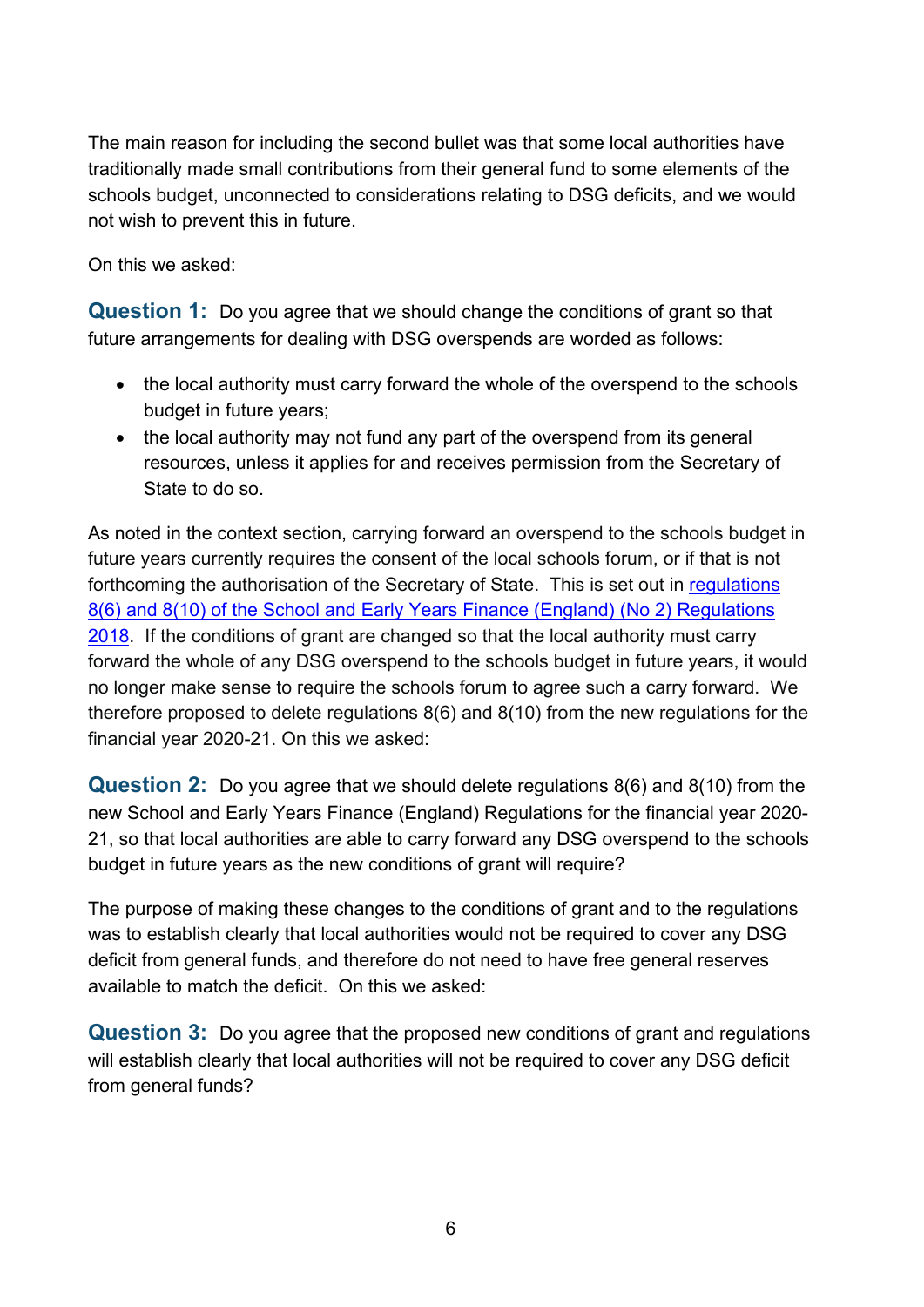### <span id="page-6-0"></span>**Summary of responses received**

This section summarises the responses that we received to the consultation. It is followed by a more detailed account of responses to Question 1, 2 and 3.

In total there were 153 responses to the consultation, though one respondent did not answer any of the three questions.

A list of the organisations that have responded can be found at Annex A, other than those who asked for their response to be kept confidential. 91 of the responses were from LAs, 8 from schools forums and 52 from other bodies. "Other" respondents included maintained schools, academies, parents and SEND campaigning organisations. One LA auditor responded – Grant Thornton.

There was a substantial majority among all respondents in favour of all three proposals, ranging from 73% on Question 2 to 59% on Question 3. The majority in favour among LAs was even bigger, ranging from 91% on Question 2 to 65% on Question 3.

The most common reasons for opposing the first proposal were that it would reduce local authority autonomy and a concern that it might prevent local authorities from meeting the needs of pupils with special education needs and disabilities (SEND). Opposition to proposal 2 came mostly from schools. A number of local authorities supported proposal 1 but said this was subject to comments they had made under Question 3 about the need to strengthen the proposed arrangements to satisfy Chief Finance Officers and auditors.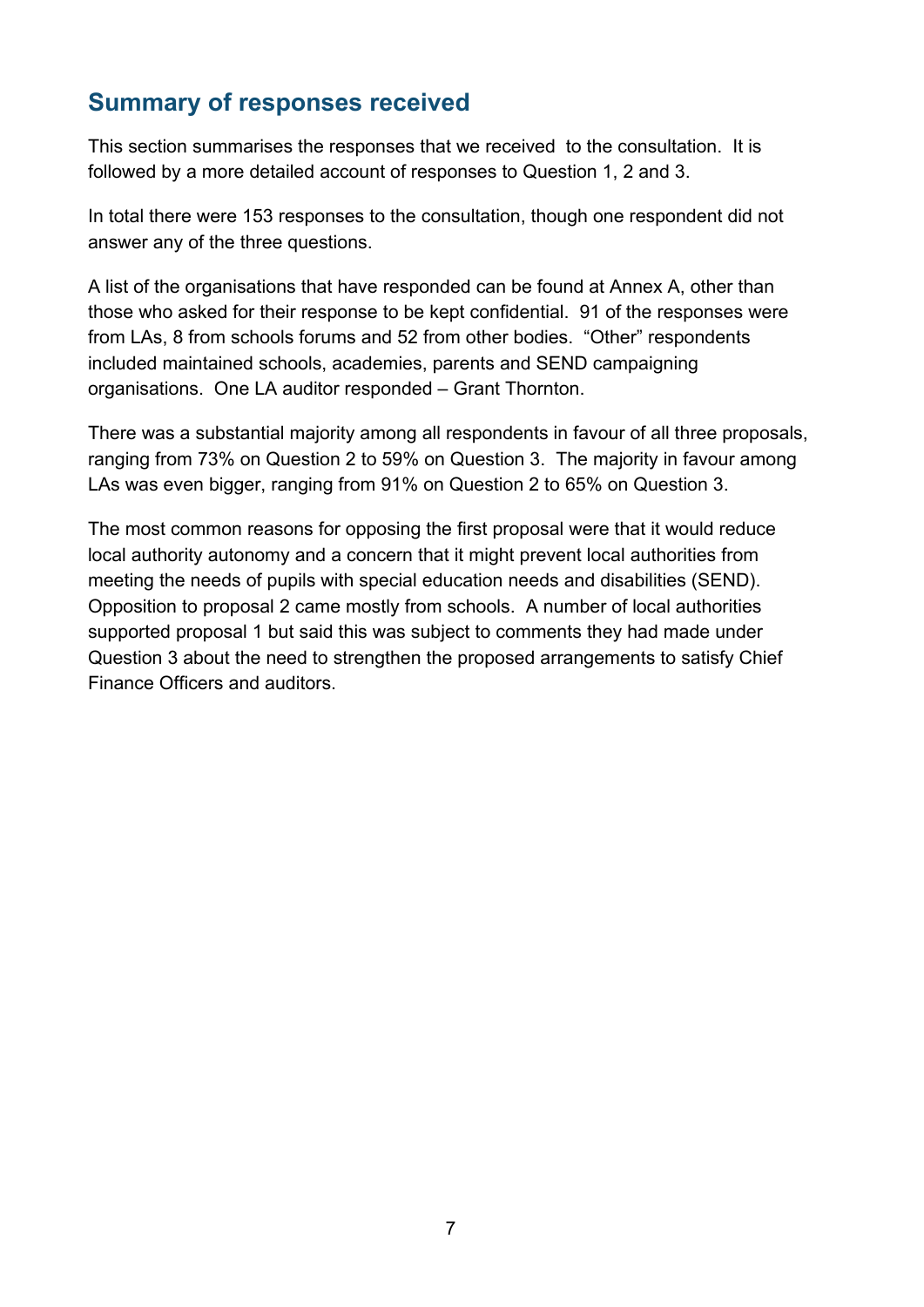# <span id="page-7-0"></span>**Question analysis**

### <span id="page-7-1"></span>**Question 1**

*Do you agree that we should change the conditions of grant so that future arrangements for dealing with DSG overspends are worded as follows:*

- *the local authority must carry forward the whole of the overspend to the schools budget in future years;*
- *the local authority may not fund any part of the overspend from its general resources, unless it applies for and receives permission from the Secretary of State to do so.*

| Response            | <b>Number</b> | %  | Local authority | <b>Schools forum</b> | Other |
|---------------------|---------------|----|-----------------|----------------------|-------|
| Yes                 | 102           | 67 | 76              | 3                    | 23    |
| <b>No</b>           | 39            | 25 | $\overline{7}$  | 5                    | 27    |
| Not sure            | 11            | 7  | 7               | 0                    | 4     |
| <b>Not answered</b> | 1             | 1  | 1               | 0                    | 0     |

Respondents who agreed with the proposal felt that this change would provide clarity about the treatment of overspends in Local Authority accounts.

The revised conditions of grant would help LAs, schools and the schools forum to have clarity about the funding available. This would facilitate discussion with schools forums and schools to ensure appropriate mechanisms are in place to minimise the risk of future DSG pressures and increasing DSG deficits. This would be particularly important with regard to the High Needs Block where many LAs are experiencing significant pressures.

Several respondents called for the Department to issue guidance on expected actions by LAs, schools and schools forums in terms of managing the length of time deficits are held for, actions required, and monitoring of progress.

Many respondents who agreed with the proposal and some who were not sure said that the proposal needed to be strengthened, so that it was clearer both that the requirement to carry a deficit forward from year to year was statutory and that the Department would if necessary assist LAs who were unable to clear a historic deficit from their future DSG income.

The majority of respondents who disagreed with the proposal were bodies other than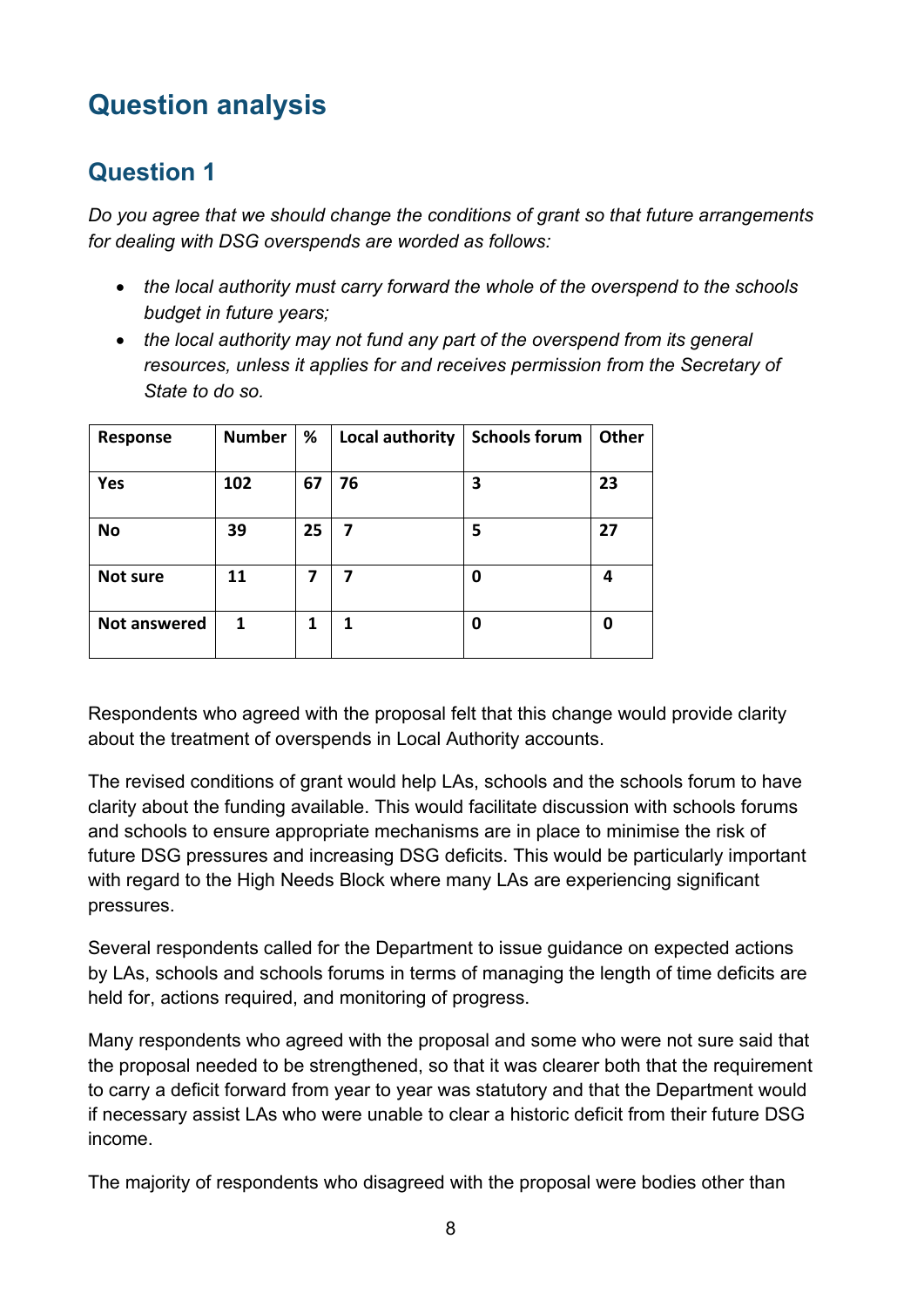LAs and schools forums. One concern was that mainstream schools would ultimately suffer if an LA continues to carry a DSG deficit, and would need to contribute to eliminating the deficit. Another was that LAs would not be able to carry out their high needs duties if they were unable to draw on general funds.

Some respondents requested that reforms to the management of overspends on the DSG should be postponed until the Department has completed the SEND review.

Some LAs considered that the proposal was taking away their autonomy to manage their own budgets and opposed the principle of doing that.

### <span id="page-8-0"></span>**Question 2**

*Do you agree that we should delete regulations 8(6) and 8(10) from the new School and Early Years Finance (England) Regulations for the financial year 2020-21, so that local authorities are able to carry forward any DSG overspend to the schools budget in future years as the new conditions of grant will require?*

| <b>Response</b>     | <b>Number</b> | %  | Local authority | <b>Schools forum</b> | Other |
|---------------------|---------------|----|-----------------|----------------------|-------|
| Yes                 | 111           | 73 | 83              | 4                    | 24    |
| <b>No</b>           | 33            | 22 | 4               | 4                    | 25    |
| <b>Not sure</b>     | 8             | 5  | 3               | O                    | 5     |
| <b>Not answered</b> | 1             | 1  |                 | 0                    | 0     |

Respondents who agreed with the proposal commented that it made sense that if DSG overspends had to be carried forward, it should not be within the power of the local schools forum to block the carry forward. The change would provide clarity and all LAs and school forums would work on the same basis.

Respondents who disagreed with the proposal did so mostly on the basis that the LA should not be prevented from using general funds to cover overspends in the schools budget. Some also commented that the schools forum should still have a role in this process so that there is adequate governance for DSG spending, or that local checks and balances through the schools forum were important.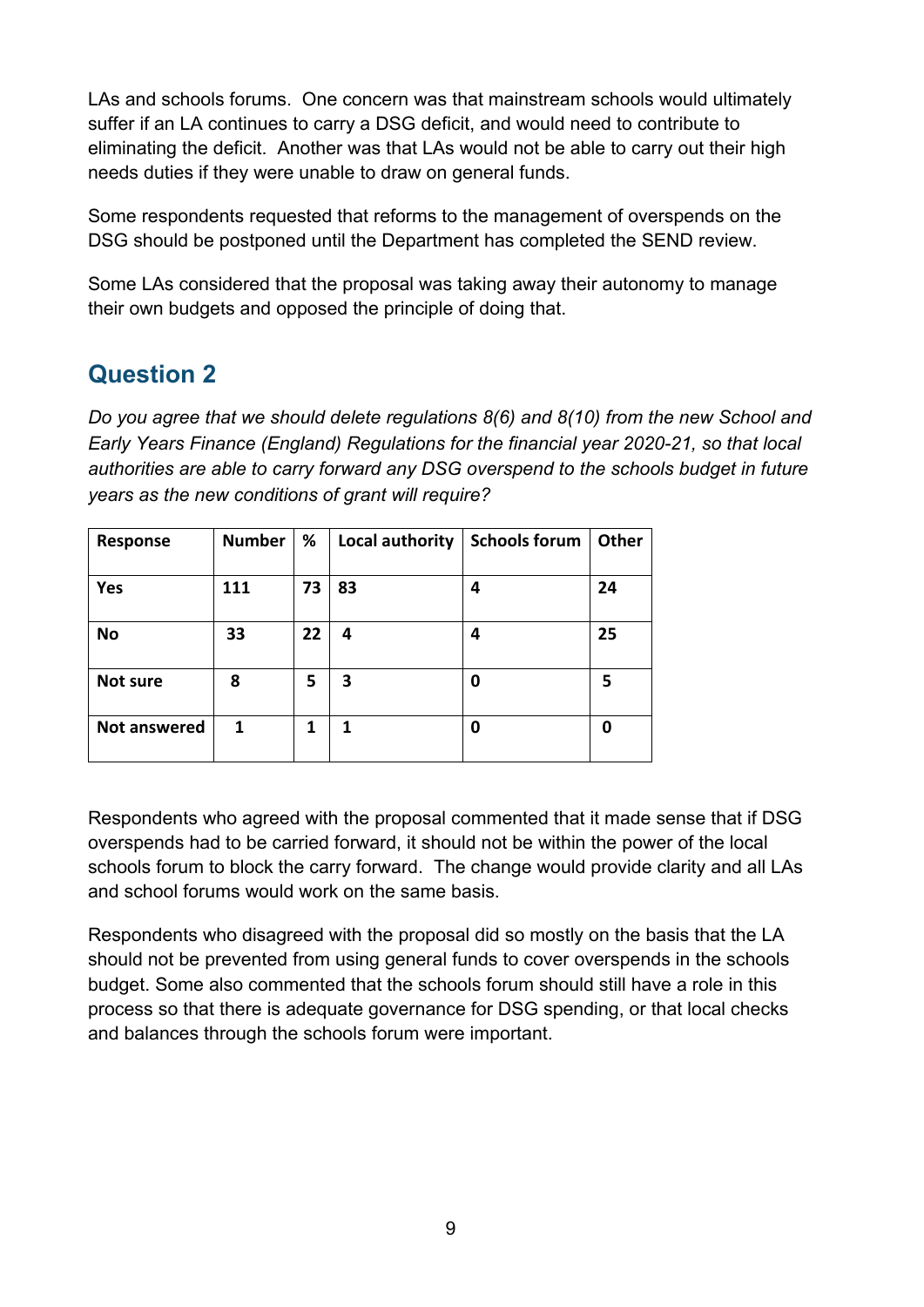### <span id="page-9-0"></span>**Question 3**

*Do you agree that the proposed new conditions of grant and regulations will establish clearly that local authorities will not be required to cover any DSG deficit from general funds?*

| Response        | <b>Number</b> | %  | Local authority | <b>Schools forum</b> | <b>Other</b> |
|-----------------|---------------|----|-----------------|----------------------|--------------|
|                 |               |    |                 |                      |              |
| Yes             | 90            | 59 | 59              | 5                    | 26           |
|                 |               |    |                 |                      |              |
| <b>No</b>       | 40            | 26 | 20              | $\mathbf{2}$         | 15           |
|                 |               |    |                 |                      |              |
| <b>Not sure</b> | 21            | 14 | 11              | 1                    | 9            |
|                 |               |    |                 |                      |              |
| <b>Not</b>      | 2             | 1  | 1               | 0                    | 1            |
| answered        |               |    |                 |                      |              |
|                 |               |    |                 |                      |              |

The majority of the respondents answered yes to this question, but there were additional comments such as:

- it is important that the overall DSG High Needs funding allocation is sufficient.
- the consequences for all residents including vulnerable children and adults of enforcing conditions that pass liability onto the LA would be very serious - if local authorities were required to fund DSG overspends from the General Fund, it is not inconceivable that this could lead the S151 officer to issue a S114 notice (a S114 notice is a declaration than an LA's expenditure in a financial year is likely to exceed the resources available to it to meet that expenditure).
- if DSG deficits can therefore only be recovered from future DSG income it will be crucial that timescales for this recovery are set by the LA (in consultation with the schools forum) and submitted for approval by the DfE.

Many of those who answered no to the question said that the proposals would need to be amended, in particular to strengthen the statutory backing for the ring-fence. A few bodies other than LAs or schools forums claimed that the proposals could prevent LAs from carrying out their legal duty to fund SEN provision.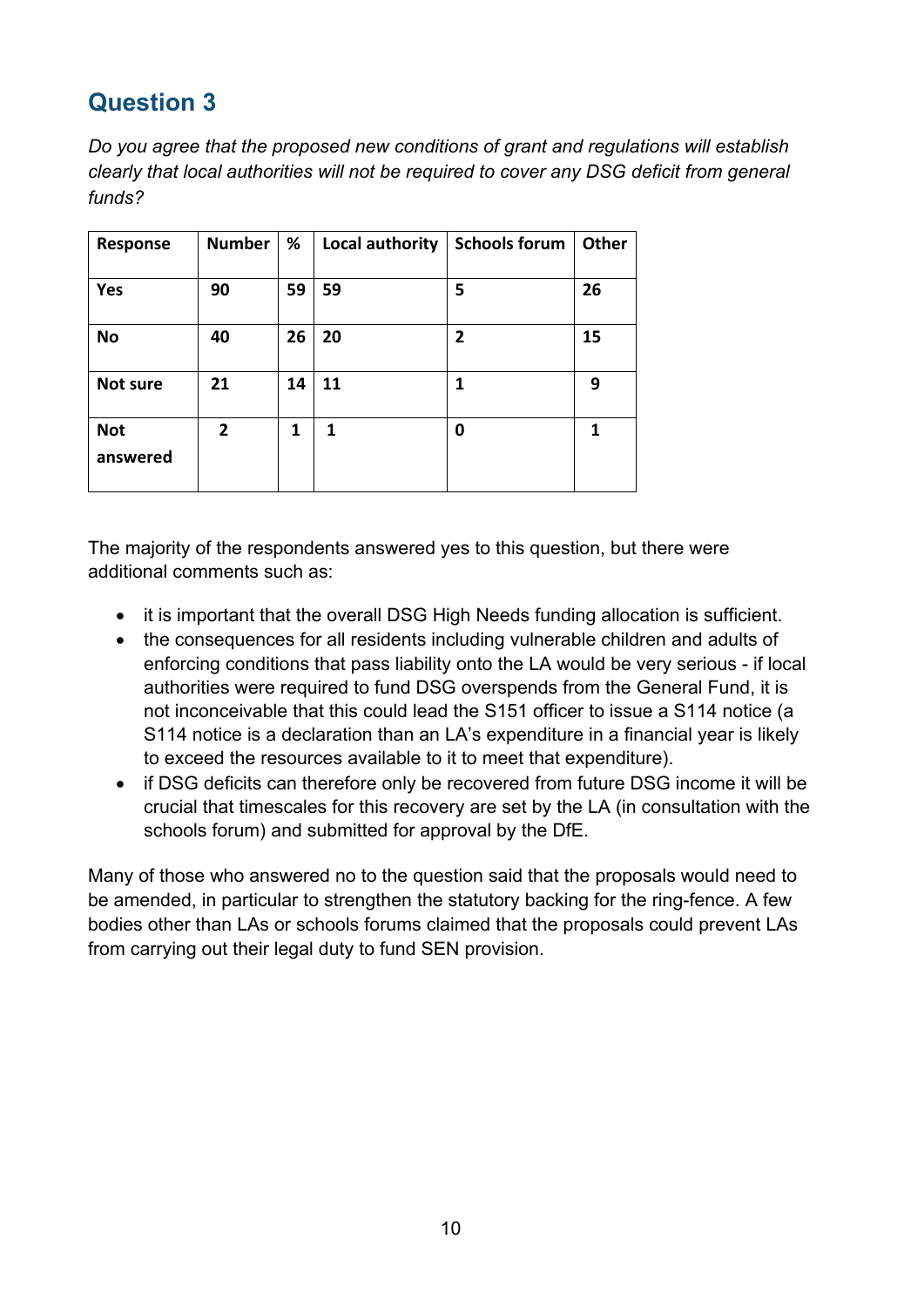### <span id="page-10-0"></span>**Government response**

The overall response to the consultation was positive, especially on the part of LAs. Consequently the Government intends to proceed with implementing the proposals.

It was however clear from the views of key stakeholders that the proposals needed strengthening in two respects: giving statutory backing to the new ring-fence arrangements, and clarifying that, where LAs were otherwise unable to clear their DSG deficits, the Department would agree a plan of action with them to enable these LAs to pay off their deficit over time.

We are achieving this strengthening through three changes.

### <span id="page-10-1"></span>**Statutory backing**

Instead of making changes only to the conditions of grant as we had proposed in the consultation, to clarify the ring-fenced status of DSG and how DSG deficits must be handled, we are now putting provisions into the School and Early Years Finance (England) Regulations 2020 which will come into force in February 2020. We will as proposed delete regulations 8(6) and 8(10) which required schools forum approval for the carrying forward of deficits, but we will replace them with new provisions as follows:

"Schedule 2, insert new part 8 under the heading "Deficit from previous funding period".

*Expenditure in relation to any deficit in respect of the local authority's schools budget from the previous funding period.*

Insert at an appropriate place in regulation 8 new paragraphs as follows:

(*x) Where a local authority has expenditure falling within Part 8 of Schedule 2, it must –* 

*(i) deduct all of that expenditure from its schools budget*

*(ii) deduct such part of that expenditure as the authority may determine and carry forward the remaining part to the next funding period; or*

*(iii) carry forward all of that expenditure to the next funding period.*

*(y) A local authority may apply to the Secretary of State for authorisation under regulation 31(1) to disregard the requirements in paragraph (x)"*

The impact of these statutory provisions will be that an LA with a DSG deficit from the previous year must either: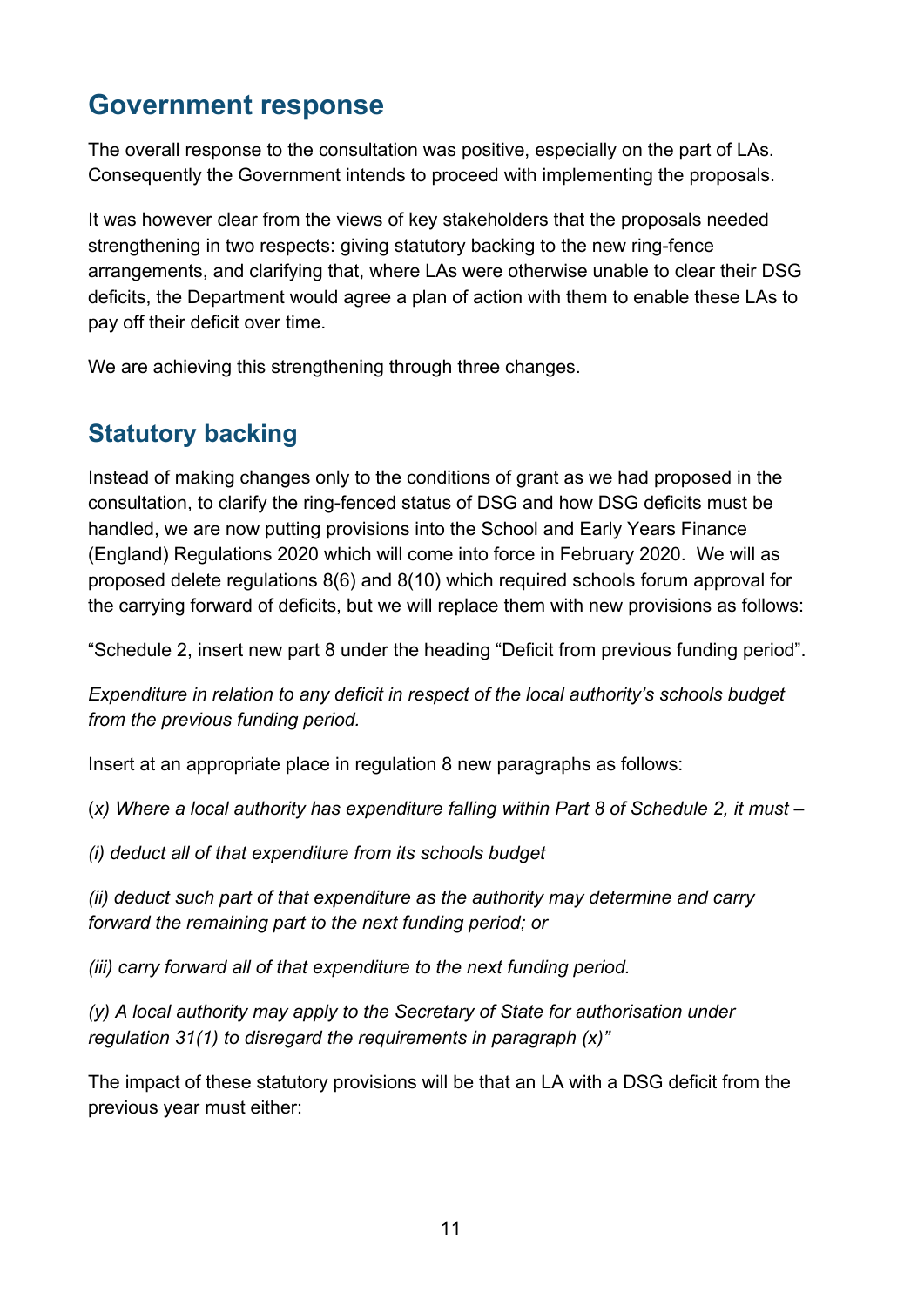- (i) carry the whole of the deficit forward to be dealt with in the schools budget for the new financial year (deducting all of it under  $(x)(i)$  from the money available for that financial year);
- (ii) carry part of it forward into the new financial year and the rest of it into the following financial year (using (x)(ii));
- (iii) carry all of it into the following financial year (using  $(x)(iii)$ ); or
- (iv) apply to the Secretary of State under (y) for authorisation to disregard the requirements in (x) if it wishes to fund any part of the deficit from a source other than the DSG.

This will make it entirely clear on a statutory basis that a DSG deficit must be carried forward to be dealt with from future DSG income, unless the Secretary of State authorises the LA not to do this.

We will still make corresponding changes to the conditions of grant to bring them into line with the regulations.

So under the new arrangements set out in the School and Early Years Finance (England) Regulations 2020 and in the DSG conditions of grant for 2020-21, LAs will have either to carry forward any cumulative deficit in their schools budget to set against DSG in the next funding period (Y+1); or carry forward some or all of the deficit to the funding period after that (Y+2), in order to determine how much resource is available to be spent during the funding period (Y+1). These arrangements will begin to operate from budget setting for the financial year 2020-21 and will therefore affect any deficits held at the end of 2019-20 (we will amend the conditions of grant to make this entirely clear). The same provisions will appear in future regulations so that LAs can continue to carry deficits forward from year to year.

The effect of these provisions is that LAs will not be permitted to fund any part of the deficit from sources other than the DSG (and any specific grants whose conditions allow them to be applied to the schools budget) without the authorisation of the Secretary of State. If a LA wishes to use other sources, it must apply to the Secretary of State for authorisation to disregard the new arrangements. We would not wish to place barriers in the way of LAs that have used other sources to supplement the DSG for particular reasons such as PFI costs; or of LAs who want voluntarily to use small annual sums in support of their high needs budgets.

### <span id="page-11-0"></span>**Clarification of financial support for LAs**

In the financial year 2020-21 the total allocated to the high needs block within the DSG is rising by 12%. Overall funding for schools and high needs, compared with 2019-20, is increasing by £4.8bn in 2021-22 and £7.1bn in 2022-23, and will need to be split between schools and high needs. In making that decision we will be mindful of the pressures on high needs.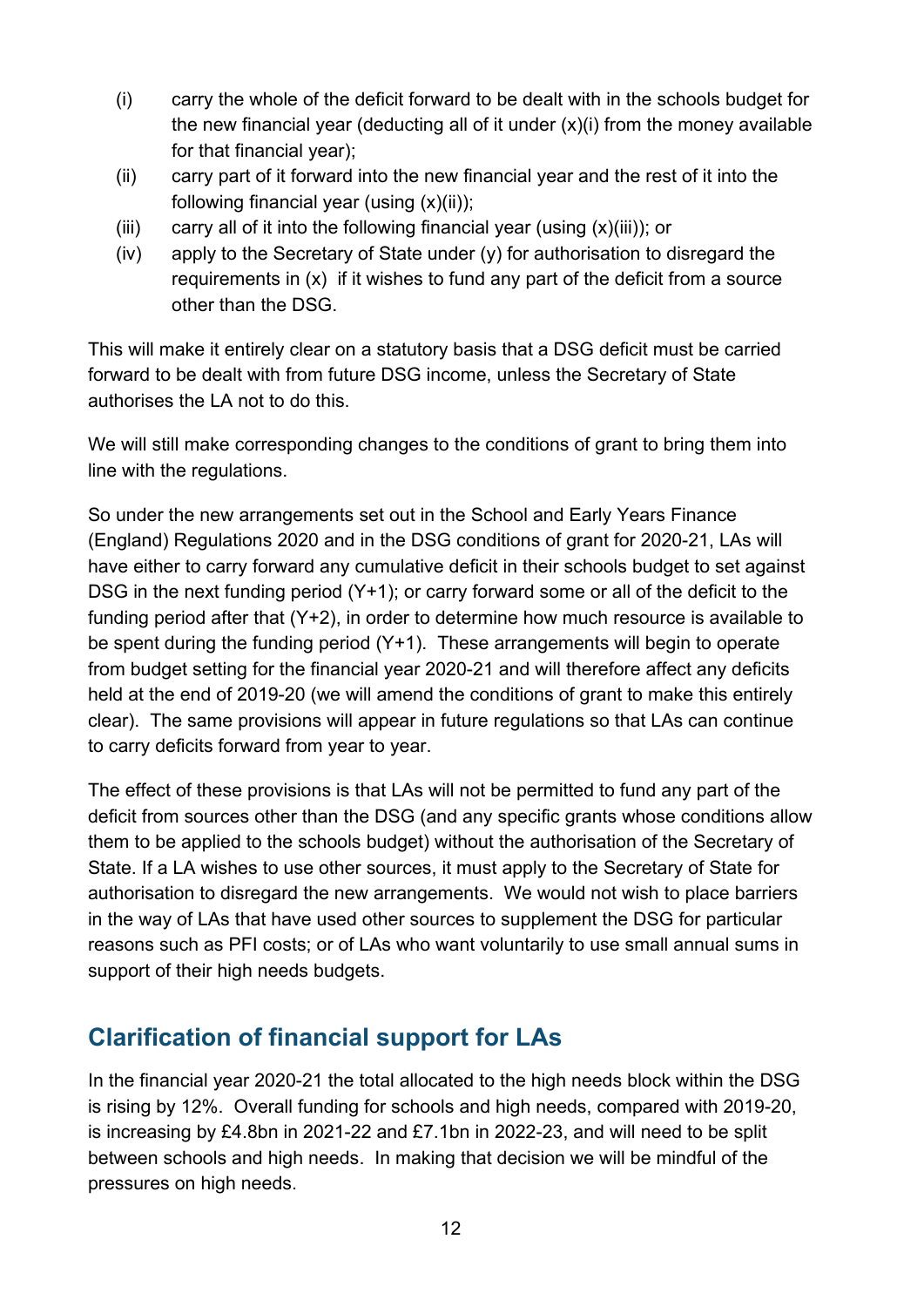The SEND review (see [https://www.gov.uk/government/news/major-review-into-support](https://www.gov.uk/government/news/major-review-into-support-for-children-with-special-educational-needs)[for-children-with-special-educational-needs\)](https://www.gov.uk/government/news/major-review-into-support-for-children-with-special-educational-needs) will also report during 2020, and has been tasked with looking at how to arrive at a fair and sustainable system of high needs support for the future.

In the context of rising high needs funding over the next few years, the Department expects that most of those LAs with a DSG deficit will be able to bring their high needs budget into in-year balance, and go on to recover the deficit by managing their expenditure within the larger DSG total. The Department will work with LAs to help them do this.

The Department recognises that this process will be difficult for some LAs. As we have previously said, we intend to review the funding formula for high needs over the next year or two, and in doing so will take account of the patterns of expenditure that LAs' deficits, alongside other evidence, will help to identify; and what they tell us about LAs' need to spend. As part of the review, we will identify any changes needed to the current formula so that it reflects LAs' need to spend.

Nonetheless, we recognise also that there may well be some LAs which, even if they can stabilise their in-year expenditure on high needs, will still not be able to pay off their historic deficit within a reasonable time. The Department will set criteria and will need convincing evidence from LAs that this is the case. Where the criteria are met, the Department will agree a plan of action with the LA to enable it to pay off its deficit over time. The plan will include appropriate additional conditions of grant designed to secure the most efficient use of resources. These would depend on the situation and context, but could include – for example – changes to local SEND policy or practice, management change or sign off of budget plans by the Department.

### <span id="page-12-0"></span>**Dealing with cashflow problems**

The new arrangements set out in this document will clarify the procedures for LAs to carry DSG deficits forward from year to year. The Department recognises, however, that LAs could experience cashflow difficulties in actually financing in-year spending. If an LA is able to prove that it has such cashflow problems, the Department will be willing to consider bringing forward funding which would then be subtracted from future years' allocations. Again, this would be subject to appropriate additional conditions of grant to secure the most efficient use of resources.

#### <span id="page-12-1"></span>**Responses on other points**

Some respondents said that the proposals would reduce the autonomy of LAs. That is to a degree true, but only where the LA has a DSG deficit. We judge that this reduction of autonomy is justified in order to clarify the ring-fenced status of DSG.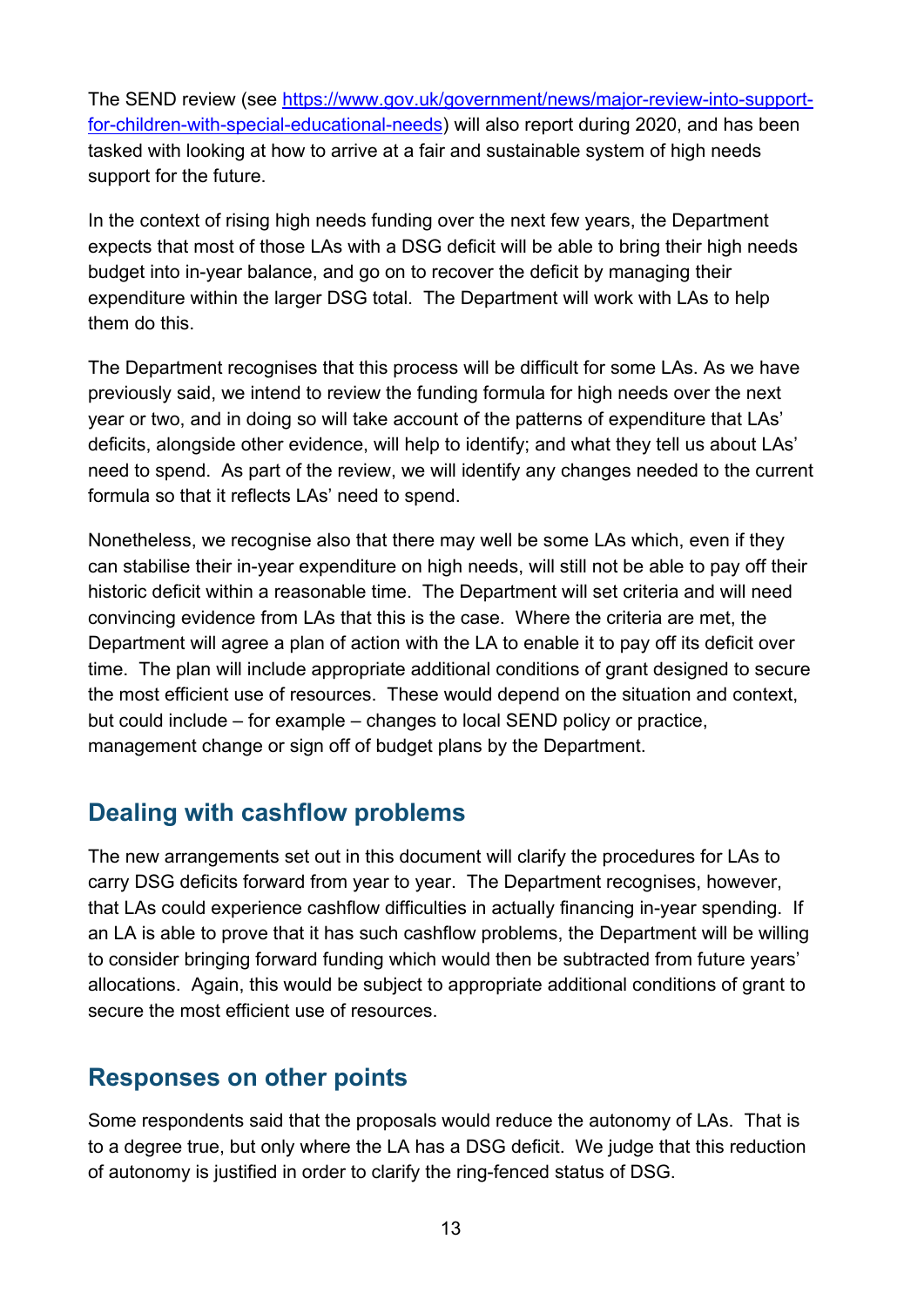Some respondents said that the schools forum should still have a role in deciding whether DSG deficits should be carried forward. We do not think that this is a practical arrangement once the carry forward becomes mandatory. LAs should however work closely with their schools forums on their plans for managing DSG deficits: we are adding that to the DSG conditions of grant.

Some respondents requested that the proposals should be postponed until after the SEND review has been completed. However, we believe that the changes will bring positive impact for local authorities in 2020-21 and should therefore be implemented now.

Some respondents argued that the burden of bringing DSG expenditure into line with resources over time would fall on mainstream schools. The Government has already set limits on the amount of resource that can be moved out of the DSG Schools Block, and intends to move further towards a hard formula, where mainstream schools are guaranteed to receive their allocations under the National Funding Formula.

Finally, some respondents argued that the changes would prevent LAs from carrying out their legal duties to fund SEND. The Department does not accept that. The duty to fund SEND under the 2014 Children and Families Act is unaffected, and the only change is that the cost must in the end be met from successive years' DSG allocations, unless the Secretary of State authorises that the LA can meet some of it from other funds.

### <span id="page-13-0"></span>**Public sector equality duty**

In making decisions on the consultation Ministers have had regard to the public sector equality duty under section 149 of the Equality Act 2010. The protected characteristic most obviously relevant to this consultation is disability. If the proposals in the consultation are not implemented, LAs are likely to come under pressure to reduce their spending, and may look particularly at making short term and unplanned reductions to spending on those with SEND. Implementing the proposals is therefore likely to be beneficial to this group. We do not believe that implementation will have a significant detrimental effect on those that share any other protected characteristic.

### <span id="page-13-1"></span>**Next steps**

The School and Early Years Finance (England) Regulations 2020 will come into force in February 2020. The Department will amend the DSG conditions of grant for both 2019- 20 and 2020-21 to bring them into line with the new end-year arrangements for carrying forward DSG deficits.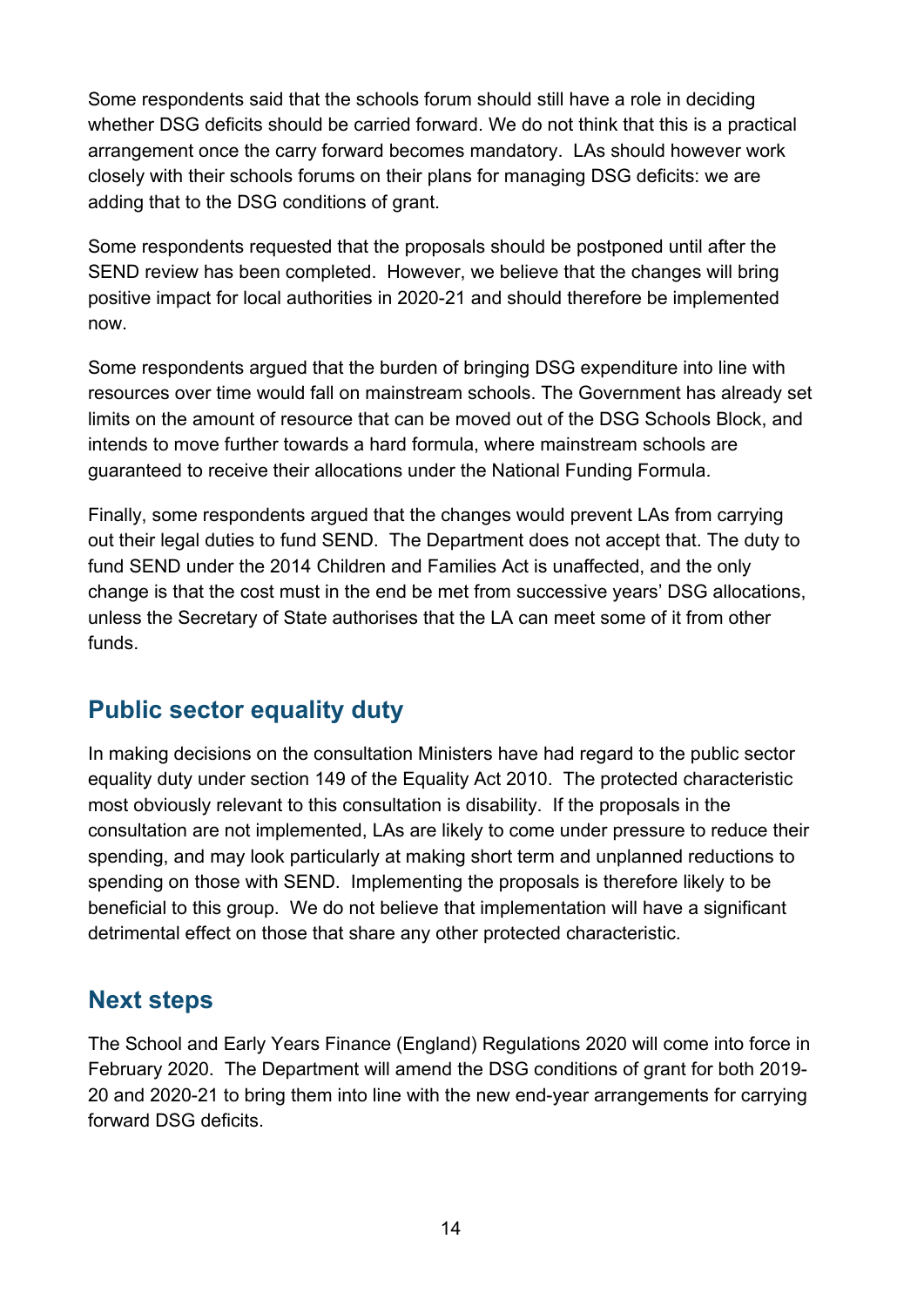CIPFA, MHCLG and the Department are working on issuing guidance about the changes.

The Department will remain in contact with those LAs who have significant DSG deficits in order to offer advice and help on their future handling: we are providing for these arrangements in the DSG conditions of grant.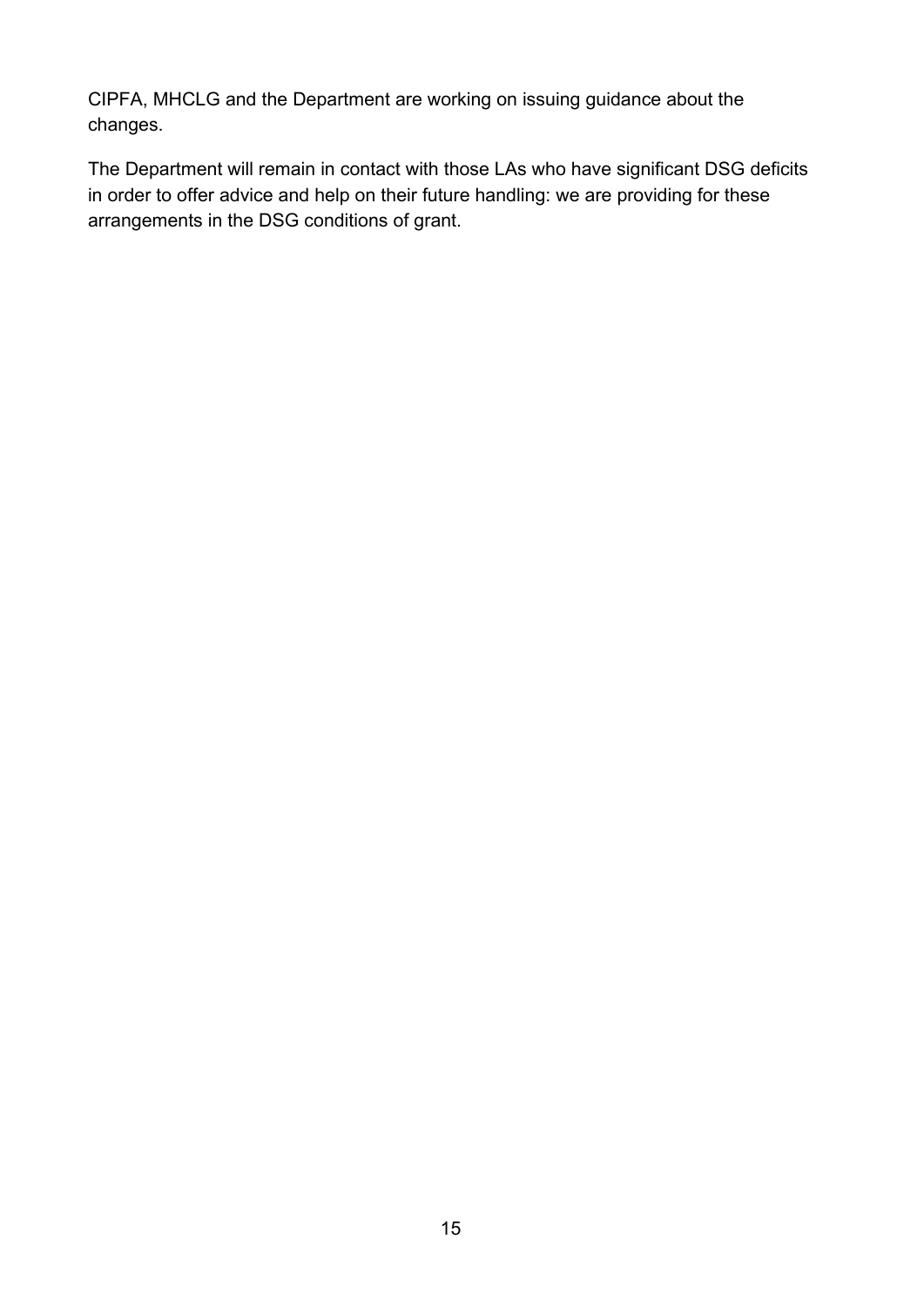### <span id="page-15-0"></span>**Annex A: List of organisations that responded to the consultation**

#### **Local Authorities:**

- Barnsley Metropolitan Borough Council
- Bath and North East Somerset Council
- Blackburn with Darwen Borough Council
- Bournemouth, Christchurch and Poole Council
- Bracknell Forest Council
- Brighter Futures for Children (on behalf of Reading Borough Council)
- Brighton & Hove City Council
- Bristol City Council
- Buckinghamshire County Council
- Calderdale Metropolitan Borough Council
- Cambridgeshire County Council
- Central Bedfordshire Council
- Cheshire East Council
- Cumbria County Council
- Devon County Council
- Doncaster Metropolitan Borough Council
- Durham County Council
- East Riding of Yorkshire Council
- East Sussex County Council
- Essex County Council
- Halton Metropolitan Borough Council
- Hampshire County Council
- Hartlepool Borough Council
- Herefordshire Council
- Hertfordshire County Council
- Isle of Wight Council
- Kent County Council
- Kirklees Council
- Lancashire County Council
- Leeds City Council
- Leicester City Council
- Leicestershire County Council
- Lincolnshire County Council
- Liverpool City Council
- London Borough of Barking & Dagenham
- London Borough of Bromley
- London Borough of Hackney
- London Borough of Havering
- London Borough of Lewisham
- London Borough of Newham
- London Borough of Richmond upon Thames
- London Borough of Sutton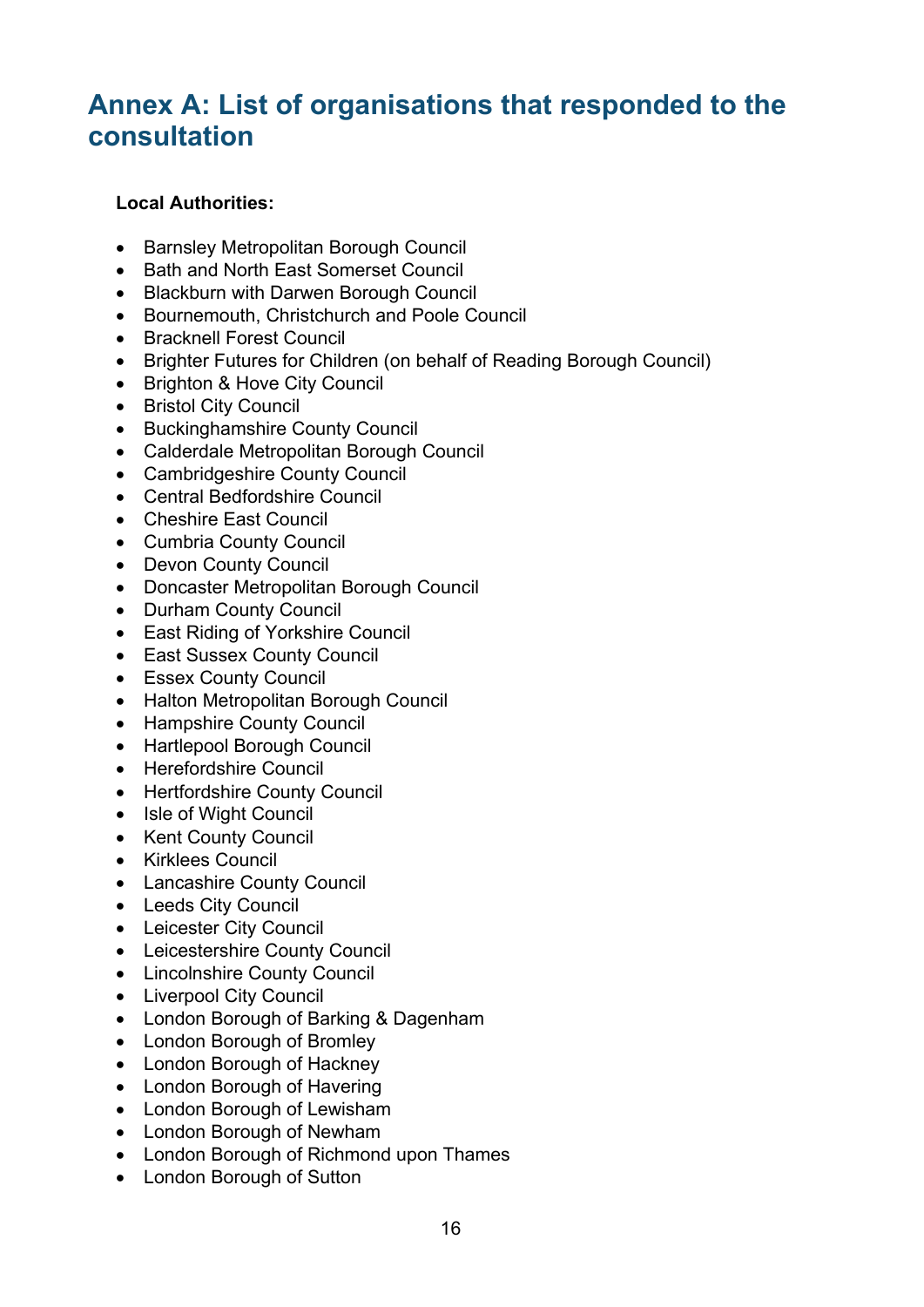- London Borough of Tower Hamlets
- London Borough of Waltham Forest
- London Borough of Wandsworth
- Manchester City Council
- Medway Council
- Milton Keynes Council
- Newcastle City Council
- Norfolk County Council
- North Somerset Council
- North Tyneside Council
- Nottingham City Council
- Nottinghamshire County Council
- Oldham Metropolitan Borough Council
- Oxfordshire County Council
- Plymouth City Council
- Redcar and Cleveland Borough Council
- Rotherham Metropolitan Borough Council
- Royal Borough of Kensington & Chelsea
- Royal Borough of Kingston upon Thames
- Rutland County Council
- Salford City Council
- Sefton Council
- Slough Borough Council
- Solihull Metropolitan Borough Council
- Somerset County Council
- South Gloucestershire Council
- South Tyneside Council
- Southend on Sea Borough Council
- St Helens Council
- Stockton-on-Tees Borough Council
- Suffolk County Council
- Surrey County Council
- Swindon Borough Council
- Thurrock Council
- Trafford Council
- Wakefield Metropolitan Borough Council
- Warrington Borough Council
- Warwickshire County Council
- Westminster City Council
- Wigan Council
- Wiltshire County Council
- Worcestershire County Council

#### **School Forums**

- Birmingham Schools Forum
- Oxfordshire Schools Forum
- Wiltshire Schools Forum
- Warwickshire Local Authority Schools Forum x2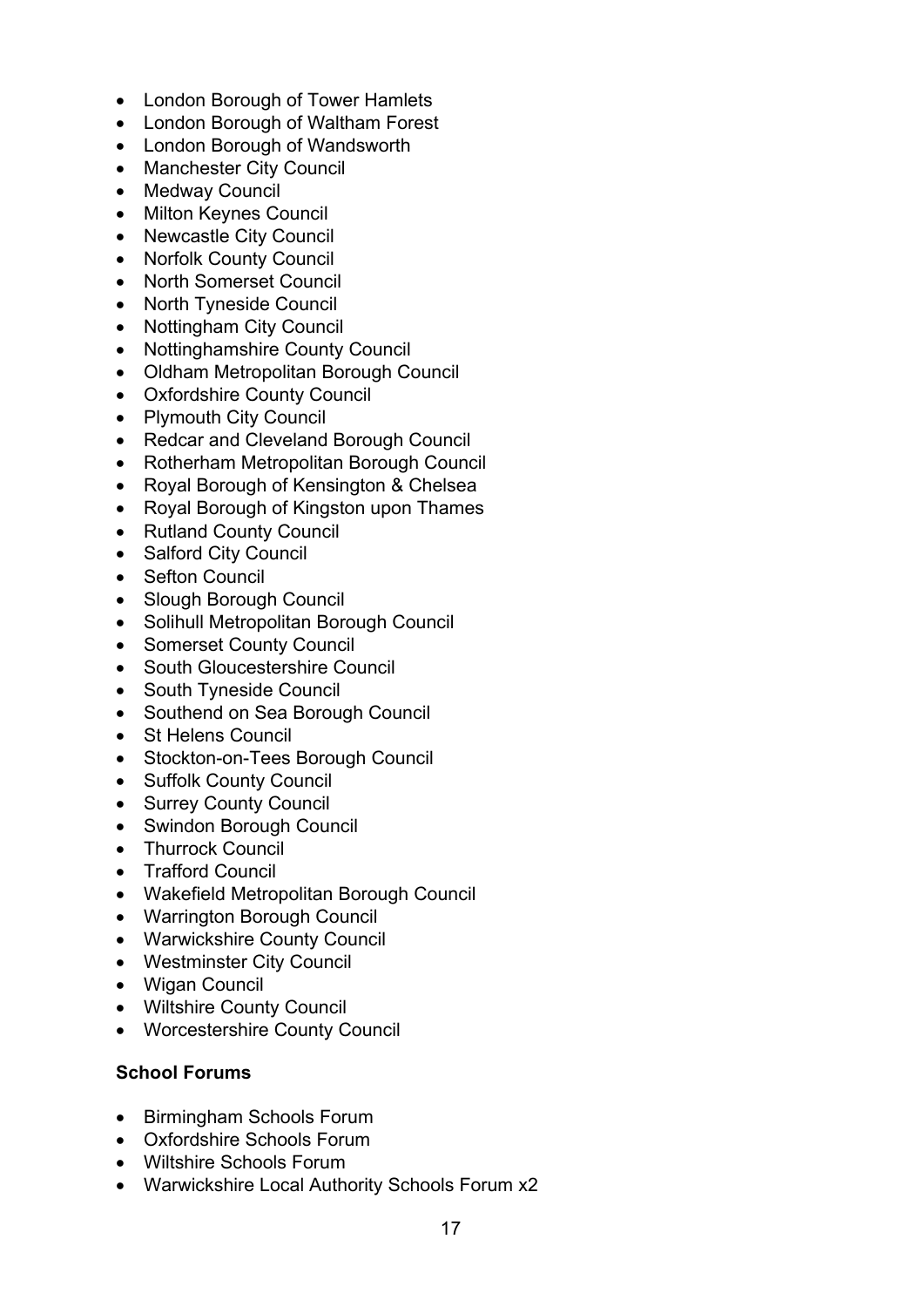#### **Other Interested Parties**

- Ambitious about Autism
- Buttsbury Infant School
- Buttsbury Junior School
- Castletown Primary School
- Catholic Education Service
- Central Learning Partnership Trust
- Christ Church C.E. Primary School
- Downs View School
- Effervesce
- Grant Thornton UK LLP
- Hackney Special Education Crisis
- Inclusion East, Hertfordshire
- Kemnal Academies Trust
- MFG Academies Trust
- National Deaf Children's Society
- North Worcestershire Autism Parents Support Group
- Reading local family forum
- Send National Crisis
- Send National Crisis Hammersmith and Fulham
- Society of County Treasurers
- Society of London Treasurers
- St Catherine's Primary School
- Weald of Kent Grammar School
- Woodlands Academy School
- Wentworth Nursery School
- Wildern Academy Trust
- Valance School